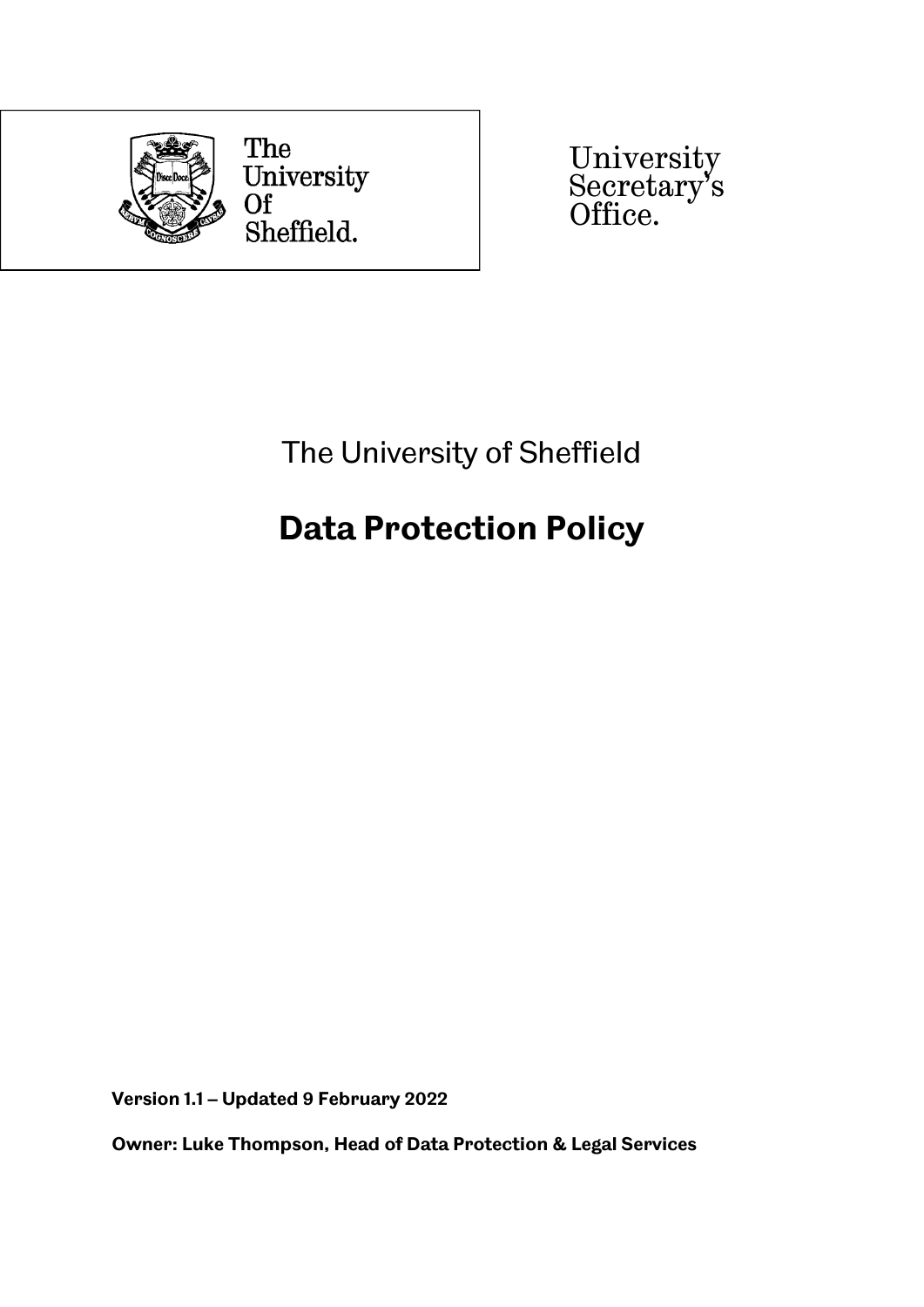# **1. Introduction**

# **1.1 Purpose of the Policy**

- The University of Sheffield's Data Protection Policy has been produced to ensure compliance with the General Data Protection Regulation (GDPR) and associated legislation, such as the Data Protection Act 2018. This policy incorporates guidance from the Information Commissioner's Office (ICO) and other relevant organisations.
- The Policy provides a framework for compliance and will be supported by a series of additional policies and guidance documents focussing on specific areas of data compliance within the University. The guidance documents will be used to provide advice and keep staff up-to-date with good practice.

# **1.2 Policy Objectives**

The Policy's objectives are:

- to ensure staff are aware of the statutory duties the GDPR and other relevant data protection legislation places on the University;
- to ensure staff are aware of their legal obligations and responsibilities under the GDPR and other relevant data protection legislation;
- to provide clarity to staff on key aspects of data protection legislation;
- to ensure staff are aware compliance with this policy and associated legislation is a requirement and any member of staff who fails to comply may be subject to disciplinary action.

# **1.3 Help with this Policy**

Guidance and clarification about the interpretation or any other aspect of this policy is available from the University Secretary's Office they can be contacted at [dataprotection@sheffield.ac.uk](mailto:dataprotection@sheffield.ac.uk)

# **2. Scope**

# **2.1 Who is covered by this Policy?**

This policy applies to all staff at the University. This includes temporary, casual or agency staff and contractors, consultants and suppliers working for, or on behalf of, the University. This policy also covers any staff or students who may be involved in research or other activity that requires them to process or have access to personal data (see section 2.2), for instance as part of a research project or as part of professional practice activities. In such cases, it is the responsibility of the relevant department to ensure that research data is processed in accordance with relevant data protection legislation (including the GDPR) and that students and staff are advised of their responsibilities. Research activity should be referred to the Research Ethics Committee or other appropriate University authority.

# **2.2 What Data is covered by the Policy?**

This policy is concerned with personal data (including Special Category data) as defined by the GDPR. Personal data is any information relating to a living individual who can be directly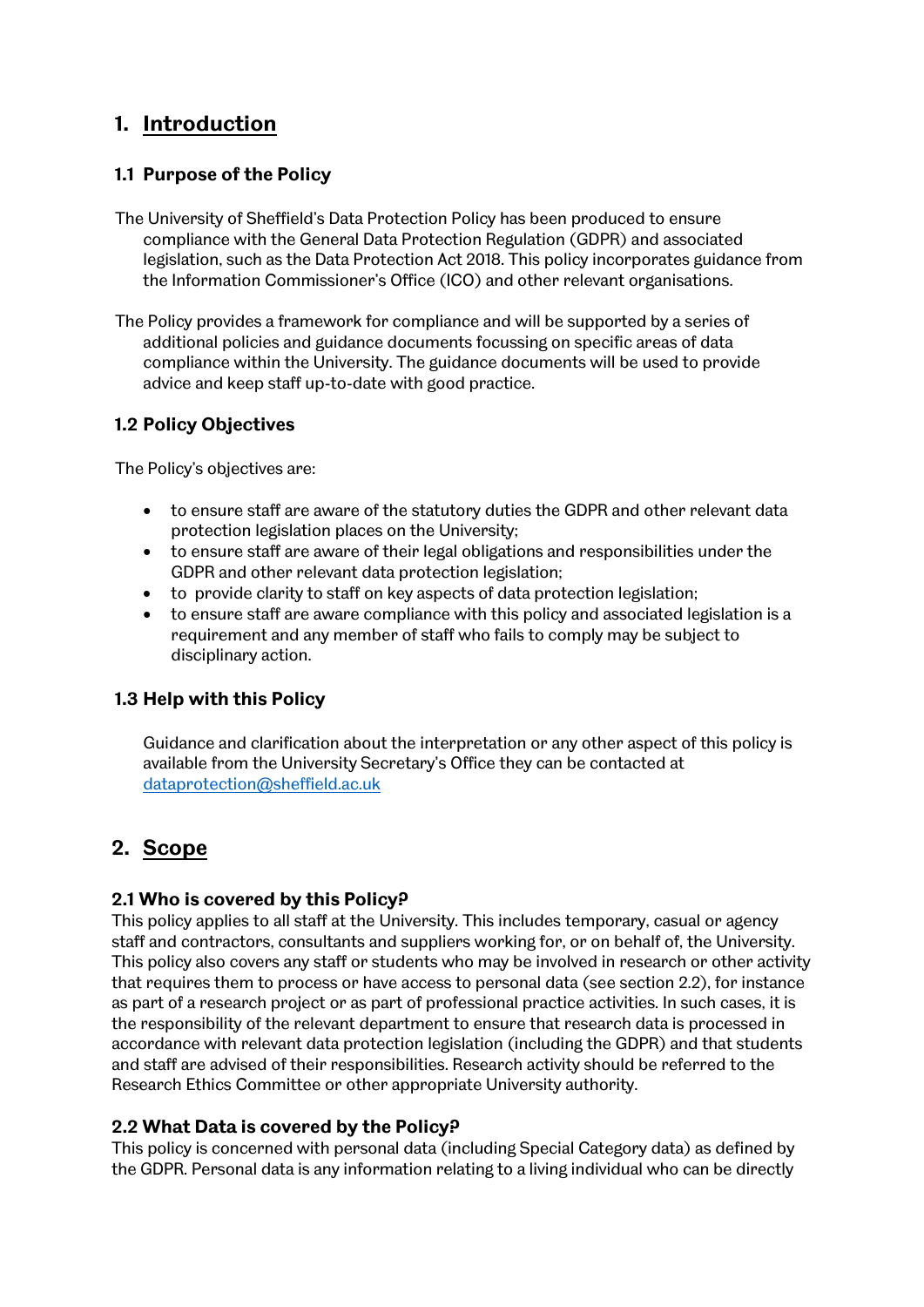or indirectly identified, by reference to an identifier, such as a name, an identification number, location data, or an on-line identifier or to one or more factors specific to the physical, physiological, genetic, mental, economic, cultural or social identity of that person.

Examples of categories of personal data include:

- Name
- Date of birth
- Address
- National insurance number
- Passport number
- Payroll number
- Student ID
- Comments made about an individual in email
- IP address

Special Category (formerly known as sensitive personal) data is a subset of personal data and means personal data consisting of information relating to:

- Racial or ethnic origin
- Political opinions
- Religious or philosophical beliefs
- Membership of a trade union (within the meaning of the Trade Union and Labour Relations (Consolidation) Act 1992
- Genetic data (used for identifying an individual)
- Biometric data (used for identifying an individual),
- Data concerning an individual's health
- An individual's sex life or sexual orientation

Any processing of criminal offence data should be handled similarly to Special Category data, by determining the legal basis of processing in accordance with Article 6 of the Data Protection Act, with the condition of also ensuring compliance with Article 10. Collecting, or further processing criminal offence data, should be approved by the University Secretary's Office they can be contacted at [dataprotection@sheffield.ac.uk](mailto:dataprotection@sheffield.ac.uk)

# **3. The Data Protection Legislation**

Data protection legislation (GDPR and the Data Protection Act 2018) provides a framework for organisations (controllers) which ensures personal data is handled properly, as well as providing legal rights to individuals (data subjects). The legislation works in two ways: firstly, it states anyone who processes personal data must comply with the data protection principles, as defined by the relevant data protection legislation; secondly, it provides individuals with important rights, including the right to find out what personal data is held, about them, in both digital and paper records.

# **3.1 The Data Protection Principles**

Data protection legislation requires the University (as a controller), its staff and others who process or use any personal data to comply with the data protection principles. The principles are listed below:

- Lawfulness, fairness and transparency
- Purpose limitation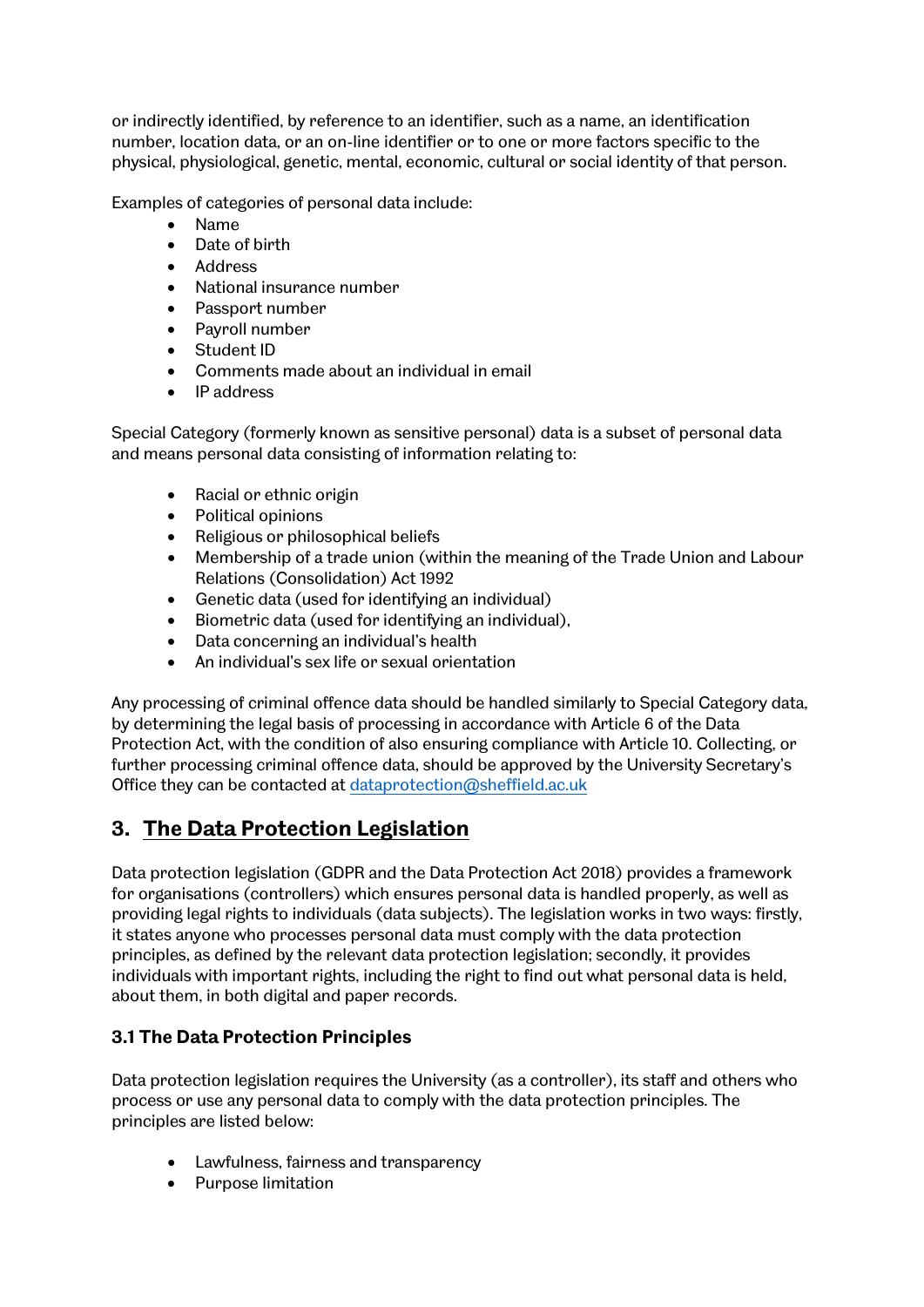- Data minimisation
- Accuracy
- Storage limitation
- Integrity and confidentiality
- **Accountability**

Full wording of the data protection principles is provided at Annex 1.

## **3.2 Rights of Individuals**

The GDPR, provides various rights to individuals, these are listed below:

- The right to be informed
- The right of access
- The right to rectification
- The right to erasure (right to be forgotten)
- Right to restriction of processing
- Right to data portability
- Right to object
- Rights relating to automated decision making including profiling

If any member of the University receives a request relating to any of the above rights it must be sent immediately to the University Secretary's Office who will process it.

The most commonly exercised individual right is that of the right of access. The right of access allows an individual to know what information the University holds and processes about them. This is known as a subject access request, which also provides for individuals, to be given a copy of the information, as well as supplementary information, such as where and with whom the information may have been shared. The right of access, like many of the individual rights, is not an absolute right and disclosure of the requested information is subject to exemptions.

Unless the information requested is provided as part of the normal course of business, the individual who is the subject of the data (the data subject) should be directed to the University Secretary's Office they can be contacted at [dataprotection@sheffield.ac.uk](mailto:dataprotection@sheffield.ac.uk) for advice on how to make a Subject Access Request (SAR). The University must respond to these requests within one month of their receipt.

# **3.3 Registration and Notification**

As a data controller, the University is required to register with the Information Commissioner's Office (ICO) and submit an annual notification listing the purposes under which it processes personal information. The University must also notify the ICO within 28 days should any entry become inaccurate or incomplete. The ICO publishes a register of controllers on its website which is available to the public for inspection. The University's notification can be found on the ICO's website by entering its registration number: Z681065X

It is an offence for the University to process personal data that falls outside of the purposes declared in its notification, unless these are exempt. Staff who work with personal data should be familiar with the University's notification and inform the University Secretary's Office if they intend to implement changes that may require the University's notification to be amended.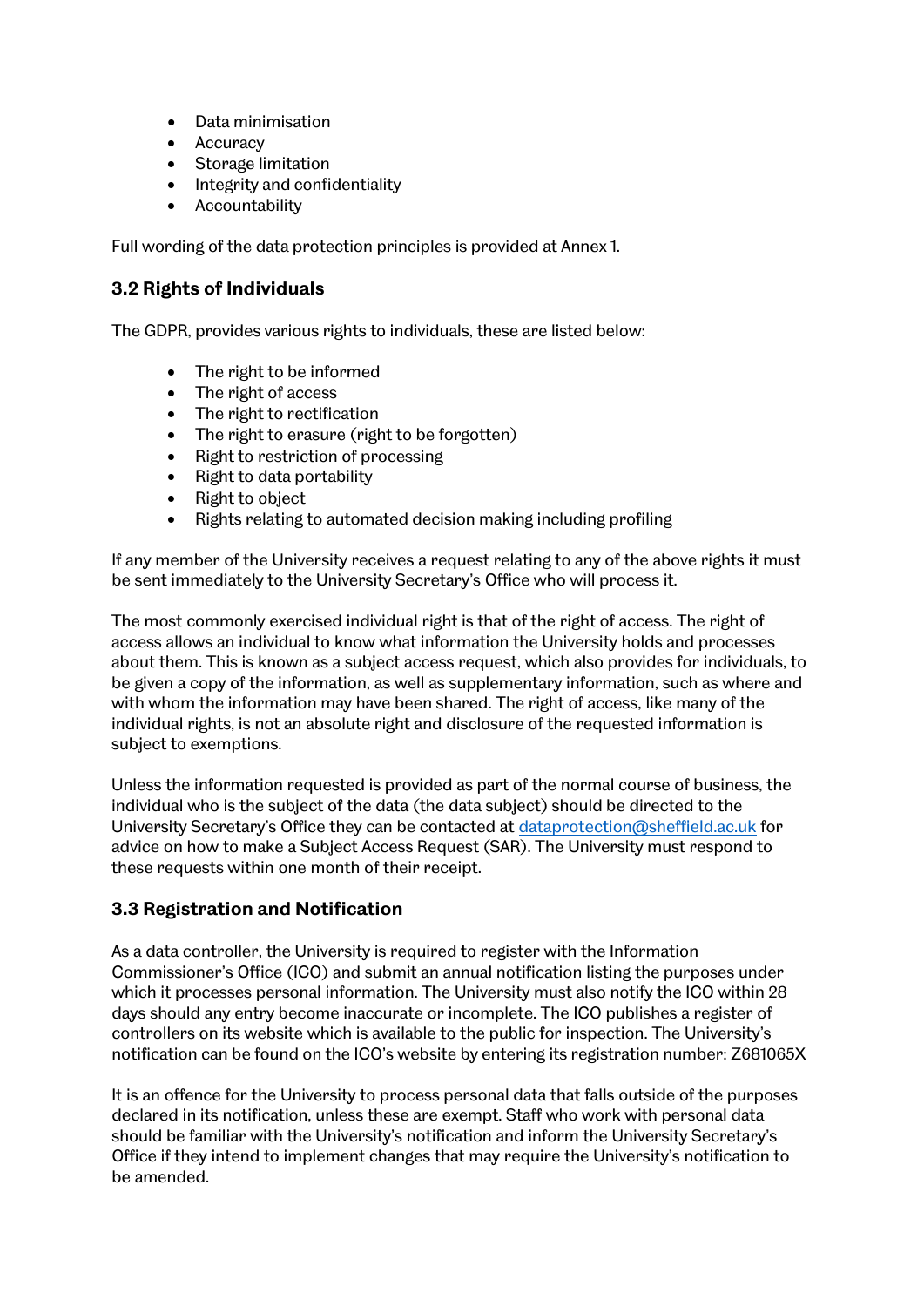# **3.4 The Information Commissioner's Office**

The ICO is the UK's independent authority (Supervisory Authority) established to uphold information rights in the public interest, promoting openness by public bodies and data privacy for individuals. The ICO enforces and oversees the relevant data protection legislation as well as the Freedom of Information Act, the Environmental Information Regulations, and the Privacy and Electronic Communications Regulations. The ICO has the power to take regulatory actions to enforce compliance with the data protection legislation which include enforcement notices, audit, monetary penalties (up to a maximum of 4% of the controllers gross annual turnover or €20,000,000 whichever is higher).

The ICO also receives and responds to complaints from individuals and organisations who feel they are being denied access to personal data they are entitled to, or feel their information has not been handled according to the data protection principles or legislation. Communication with the ICO is conducted by the University Secretary's Office. If you are contacted by them please contact the University Secretary's Office.

Further information about the ICO can be found on its website at [http://www.ico.org.uk](http://www.ico.org.uk/)

# **4. Responsibilities**

University staff who process personal data as part of their duties must ensure they are complying with the Data Protection Principles described in section 3.1, and more generally in compliance with relevant data protection legislation. "Processing" data is a collective term for any action taken relating to personal data and includes obtaining, recording, storing, using, sharing, disclosing, transferring, or destroying data.

# **4.1 Obtaining Personal Data**

Only personal data necessary for a specific University-related business reason should be obtained, and it should be collected in a secure manner.

A privacy notice (also known as a fair processing notice) must be actively communicated to an individual at the point their personal data is collected, and subsequently if requested by individuals. Ideally the privacy notice should be provided in the same medium, in which the data was collected. A privacy notice must as a minimum include the following:

- The name and contact details of the Controller
- Contact details of the University's Data Protection Officer(s)
- The purposes of the processing
- The legal basis of this processing
- Details regarding any processing based on legitimate interest
- Categories of personal data being processed
- The recipients or categories of recipients of the personal data
- Details regarding any transfers of personal data to a third country, or international organisations
- Retention periods for the personal data
- Information regarding individual rights
- The right to withdraw consent (if this is the basis of the processing)
- How to make a complaint, and how to do so
- Details of any statutory or contractual processing
- The existence of any automated decision making, including profiling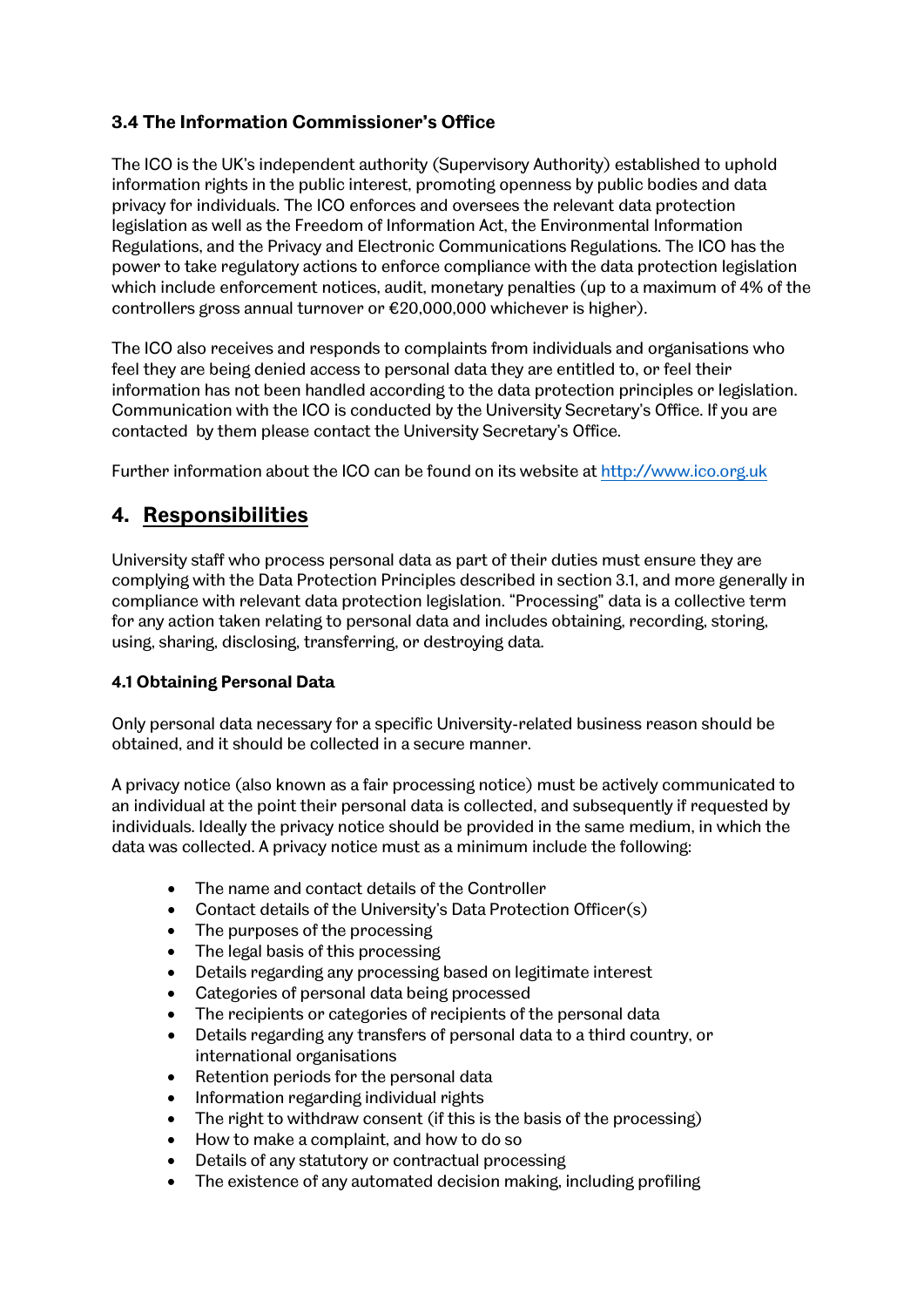• Details of any examples where the controller is likely to process the personal data for a different purpose than it was originally collected

The University Secretary's Office drafts Privacy Notices. They can be found [here.](https://www.sheffield.ac.uk/govern/data-protection/privacy)

If you feel the Privacy Notices need updating please contact University Secretary's Office [\(dataprotection@sheffield.ac.uk\)](mailto:dataprotection@sheffield.ac.uk).

In some cases individuals will have a choice as to whether or not to provide their personal data, or the use that can be made of it. In these cases clear consent must be obtained. All consent mechanisms must be compliant with the threshold stipulated by the GDPR. 'Optout' consent is no longer valid.

## **4.2 New Processing**

When new projects and initiatives are being developed within the University that could have implications on individuals' privacy, the University Secretary's Office should be consulted. Where the project has a technical element or relies on software IT Services should also be contacted to identify and assess any privacy concerns. A Data Protection Impact Assessment (DPIA) must be completed; when a new purpose or project will include the processing of personal data, when there is any high risk (including large scale) processing, and when new technology is introduced. The DPIA screening questions at Annex 3 should be answered. Answering yes to any of those questions will mean a complete DPIA is required, to undertake this please contact [dataprotection@sheffield.ac.uk.](mailto:dataprotection@sheffield.ac.uk)

Staff must comply with the concept of Data Protection by Design and Default. This is a mandatory concept enforced by the GDPR, from the beginning and throughout the lifecycle of personal data.

Data Protection by Design and Default requires controllers to implement appropriate technical and organisational measures:

- Which are designed to implement the data protection principles;
- Ensuring that, by default, only the minimal amount of personal data are processed for each of the processing purposes. (This is when privacy enhancing techniques, such as anonymisation and pseudonymisation, should be considered).

# **4.3 Recording Personal Data**

Staff must ensure mechanisms are in place for keeping personal data accurate and up-todate and for the purpose for which it is held.

Personal data should be retained in accordance with any retention period specified in the relevant privacy notice, and in accordance with the University's Records Retention Schedule, which can be found in the University's Records Management Policy [here.](https://www.sheffield.ac.uk/uso/info-gov/records2/policy)

Staff should be aware that any material they produce, which refers to an individual (or individuals) may be accessed by the individual, regardless of; the informality of the information, how or where it is held, including data held in email accounts. This includes any opinion of or about the individual. Staff should be aware of this when documents/records are created, including emails.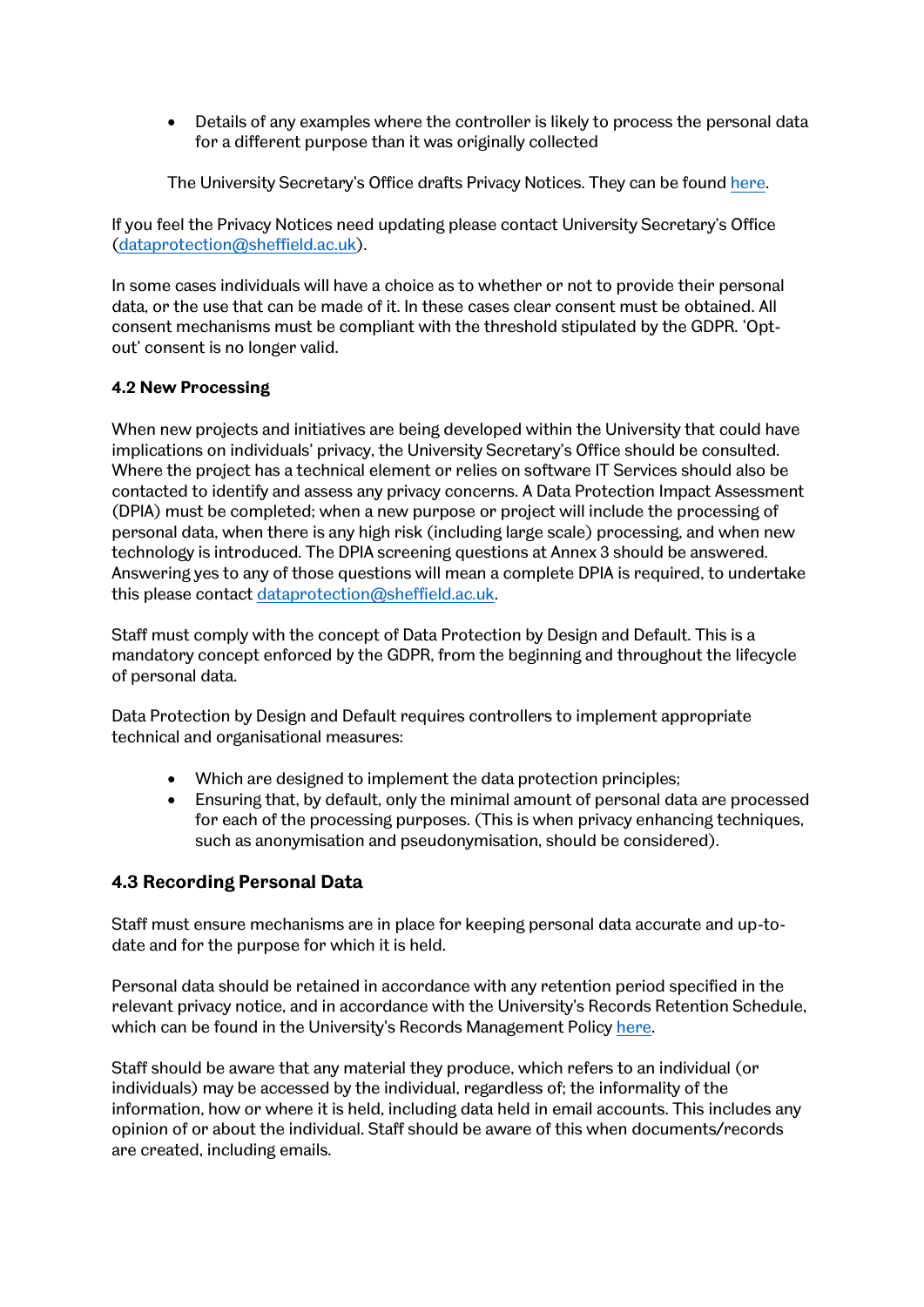# **4.4 Emails**

The University provide their staff with email accounts. These email accounts and the information contained within are a corporate asset and as such the data is processed and controlled by the University. The email accounts of staff may be accessed for a number of reasons including but not limited to, processing a right to access request, mitigating a data breach and to assist with any misconduct investigation(s). The University can delete emails containing personal data from

university email accounts to prevent or minimise harm in the event of an identified data breach where the DPO and CISO agree, or as directed by the SIRO. Staff should not be using private email addresses to undertake University work, any email addresses that have University data in may be accessed by the University.

#### **4.5 Processes**

Staff whose work involves processing personal data, whether in electronic or paper form, must take personal responsibility for its secure storage.

Access to personal data, in electronic or paper form, should be restricted to staff who need to access the information in the course of their duties.

Personal data in paper form must be kept in a lockable filing cabinet, cupboard, drawer or behind a locked door.

Documents containing personal data should only be printed when there is a business need to do so. Documents should only be 'pull' printed to a shared device, and removed immediately once printed by the member of staff who printed them.

Personal data in electronic form should be stored within the University Data Centre (which is regularly backed up) and should not be kept on local hard drives. As a minimum, user accounts should be password protected in line with the University's IT Authentication Policy and consideration should be given to the use of additional folder, file or database level password protection, access restrictions and/or encryption. Staff can contact the University's IT Services for advice on this.

Staff who intend to store personal data on a portable storage device, such as; a laptop, tablet, memory stick, hard drive, disk or mobile phone, must seek the authorisation of their line manager. The personal data on the portable storage device must be encrypted and the device must be kept in a lockable filing cabinet, cupboard or drawer. (Please refer to the University's Acceptable Use Policy framewor[k here\)](https://www.sheffield.ac.uk/polopoly_fs/1.527300!/file/ITCodeofPracticeGuidanceNotes.pdf).

Staff must not keep special category data (see section 2.2) on portable storage devices unless they have received authorisation from both their line manager and the University Secretary's Office.

Personal data should never be routinely stored at staff members' homes, whether in paper or electronic form. In instances where off-site processing is necessary, staff must obtain authorisation from their line manager. If the processing includes special category (sensitive) data (see section 2.2) the authorisation of both their line manager and the Head of Department is required. It is strongly recommended that the advice of the University Secretary's Office is sought.

If personal data are processed off-site electronically, this must be done so using University approved equipment and/or systems (including remote access mechanisms).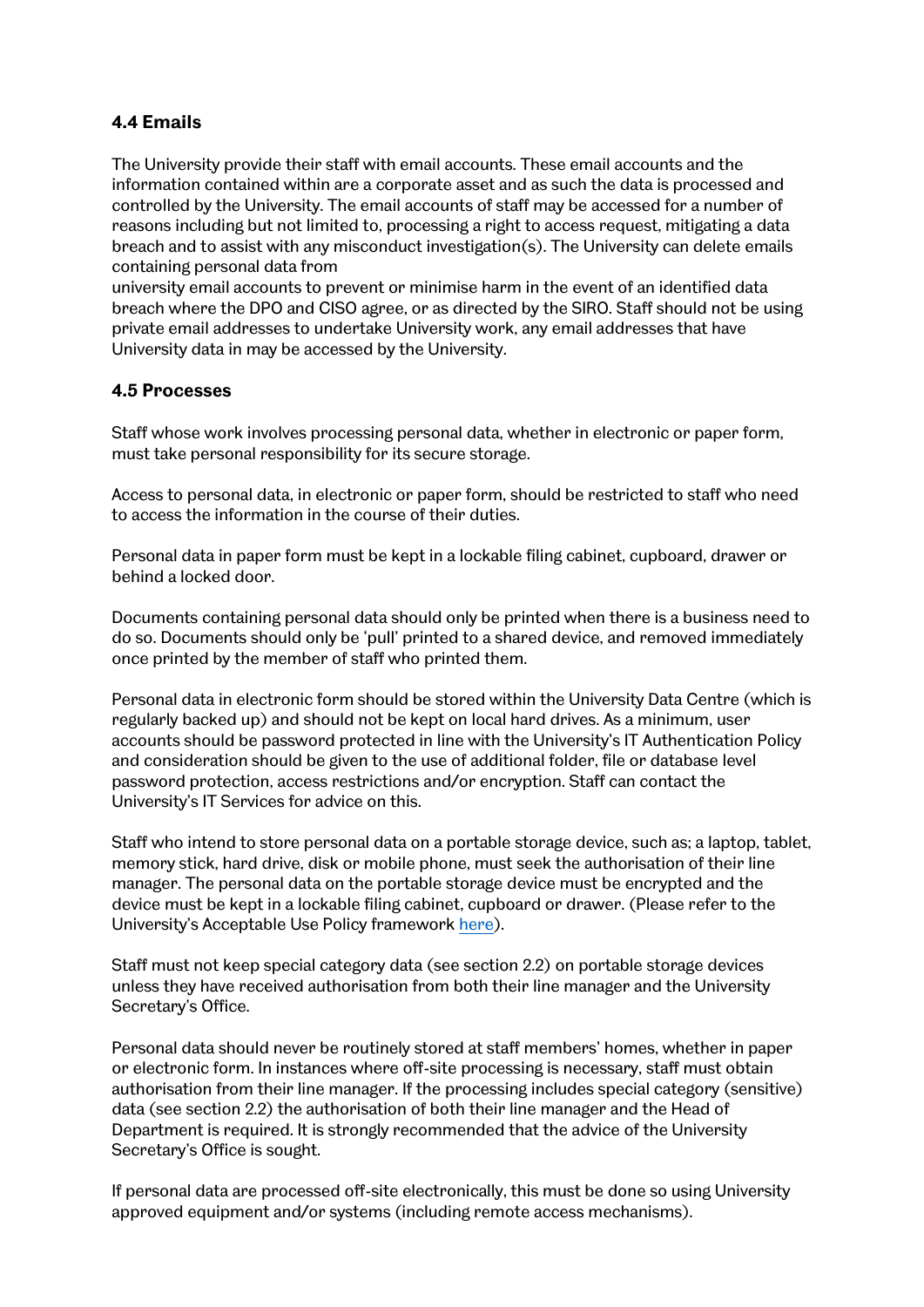When processing personal data a Clear Desk policy must be adhered to by all staff and managed by line managers (for more information please see Annex 2).

# **4.6 Using Personal Data**

Personal data should only be processed for the specific purpose contained in the relevant privacy notice which was provided when the data was collected.

If staff wish to use the personal data in a new and unforeseen way the University Secretary's Office should be contacted to review the relevant Privacy Notice. If the change would not reasonably be expected by the data subjects, staff must actively communicate the revised privacy notice to them. In certain cases clear consent from the data subjects must be obtained before the personal data is used in the new way. Data Protection by Design and Default must be considered throughout the lifecycle of personal data.

Staff should be aware of the possible risk of unauthorised persons viewing personal data displayed on computer screens or in paper documents, particularly in open plan offices. Preventative measures such as; facing computer screens away from high traffic or public areas, and taking care not to leave documents containing personal data in view, should be taken. The use of privacy filters on computer screens should also be considered: a review of privacy filters should be considered by line managers.

# **4.7 Marketing**

All marketing activities, including communications which involve processing personal data must be managed in accordance with both the GDPR and the Privacy and Electronic Communication Regulation (PECR). Unsolicited marketing activities involving messages sent by telephone, fax, email or text must conform to GDPR and PECR. If you process personal data for these purposes, you must consult with the University Secretary's Office before any activity takes place.

# **4.8 Sharing and Disclosing Personal Data**

When personal data is shared between University departments for valid business reasons the data must be relevant and the minimum necessary to achieve the objective. Any sharing of documents containing personal data, including special category data, could be shared using Google Drive. Files and folders can be shared using links to documents rather than sent as an attachment.

If a file has to be shared as an attachment (e.g. due file type), it must be either password and/or encryption protected, using tools such as Zip compression software. When using a password to protect the data, it must be conveyed to the recipient in a separate message. Best practice is to relay the password by telephone to the intended recipient.

Following sharing, departments must assess whether any new use of data will be compatible with the purpose for which it was originally collected. If not, the data subjects may need to be made aware of the intention to use their data in this way and in some instances consent may be required. In addition the DPIA screening questions will need to be considered.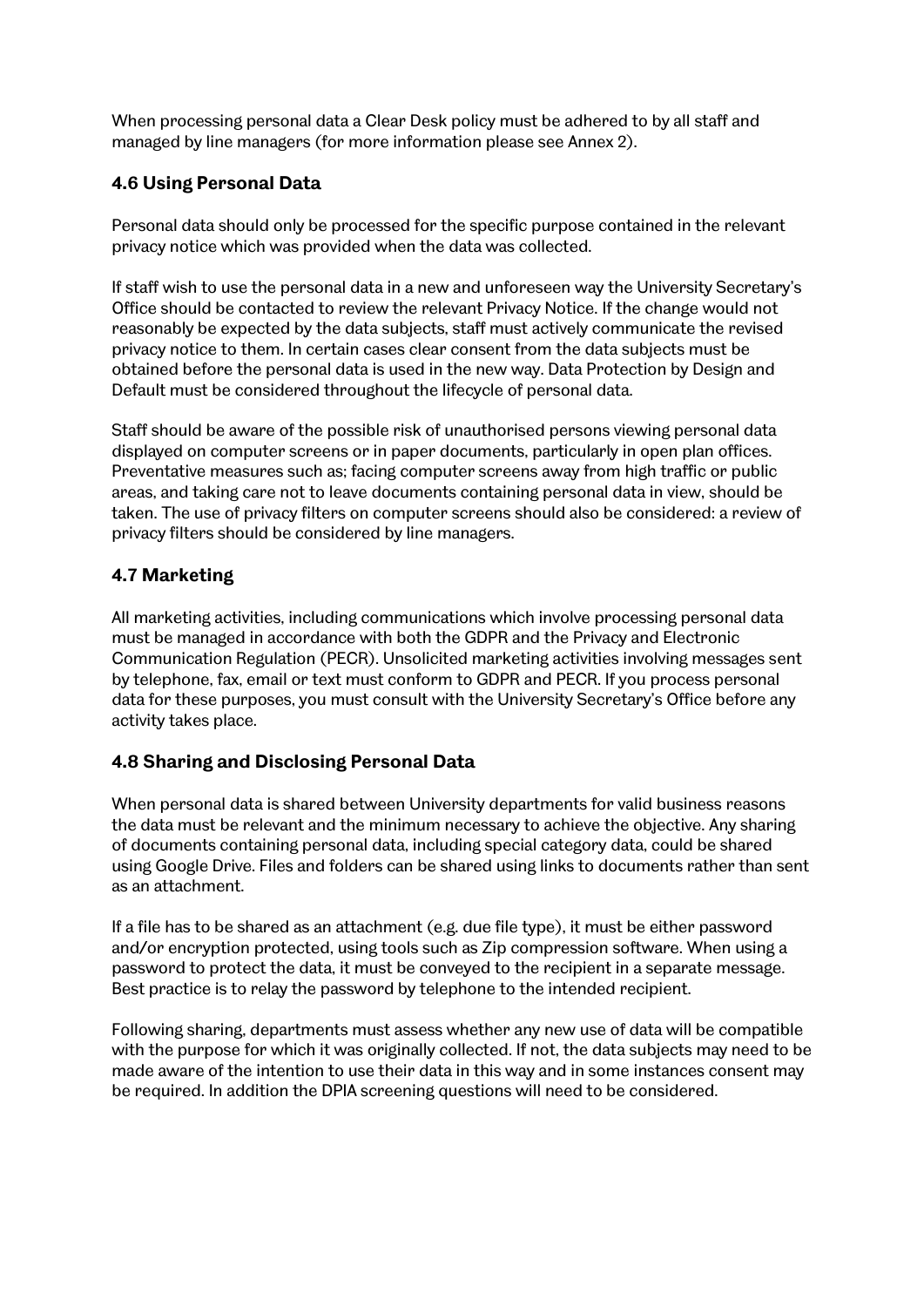## **4.9 Retention and Disposal**

Departments must also consider the retention and disposal of the shared information. Where the data is required for a single purpose the duplicate information should be destroyed after use. Where a permanent record is required, the department must establish a process to ensure the data continues to be held in line with the Data Protection Principles and the University Retention Schedule. Further guidance on sharing data internally is available from the University Secretary's Office.

# **4.10 Third Party Processing**

In some instances the University is required, for mandatory or statutory reasons, to share information with certain third parties outside of the University. Personal data may also be shared with other third parties; if there is a clear and lawful purpose for doing so, if the data sharing is a proportionate means of achieving that purpose, and if the data sharing is transparent to the data subjects. Further guidance on sharing data with third parties is available from the University Secretary's Office. In most cases, where the sharing of data is regular, then an information sharing agreement between the parties is required. Template information sharing agreements can be obtained from the University Secretary's Office.

The University, as the controller, continues to remain liable for ensuring personal data is processed in compliance with the Data Protection Principles, when the processing is undertaken by an external company or organisation (known as a data processor). Although the processor is now also liable for any inappropriate processing activities. If a department decides to outsource a data processing function, it must ensure a data processing agreement is in place before any activity is undertaken by the processor, on the controller's behalf. There is a necessity to provide assurance the data processor will meet their legal obligations as stipulated by relevant data protection legislation, which are known as 'sufficient guarantees'.

The University Secretary's Office must be made aware of any intention to engage a data processor so that up-to-date guidance can be provided to ensure all documents, including contracts are compliant with relevant data protection legislation. When finalised, a signed copy of the data processing agreement should be sent to the University Secretary's Office.

Relevant data protection legislation allows the disclosure of personal data to authorised bodies, such as the Police and other organisations that have a crime prevention or law enforcement function. Staff who receive a request to disclose personal data for reasons relating to national security, crime prevention or taxation should contact the University Secretary's Office for advice to enable the request to be recorded and processed in accordance with University procedure.

In response to most other requests, staff must not disclose personal data, or particularly special category (sensitive) data, without the consent of the data subject. (However, in some cases consent may not be appropriate, and the University Secretary's Office should be contacted for assistance). If consent is received, staff must ensure that the data is given to the correct enquirer: for this reason disclosure should be made in writing and not by telephone. If a request for the disclosure of personal data is received, and consent has not been given by the data subject, the request should be sent to the University Secretary's Office to process appropriately.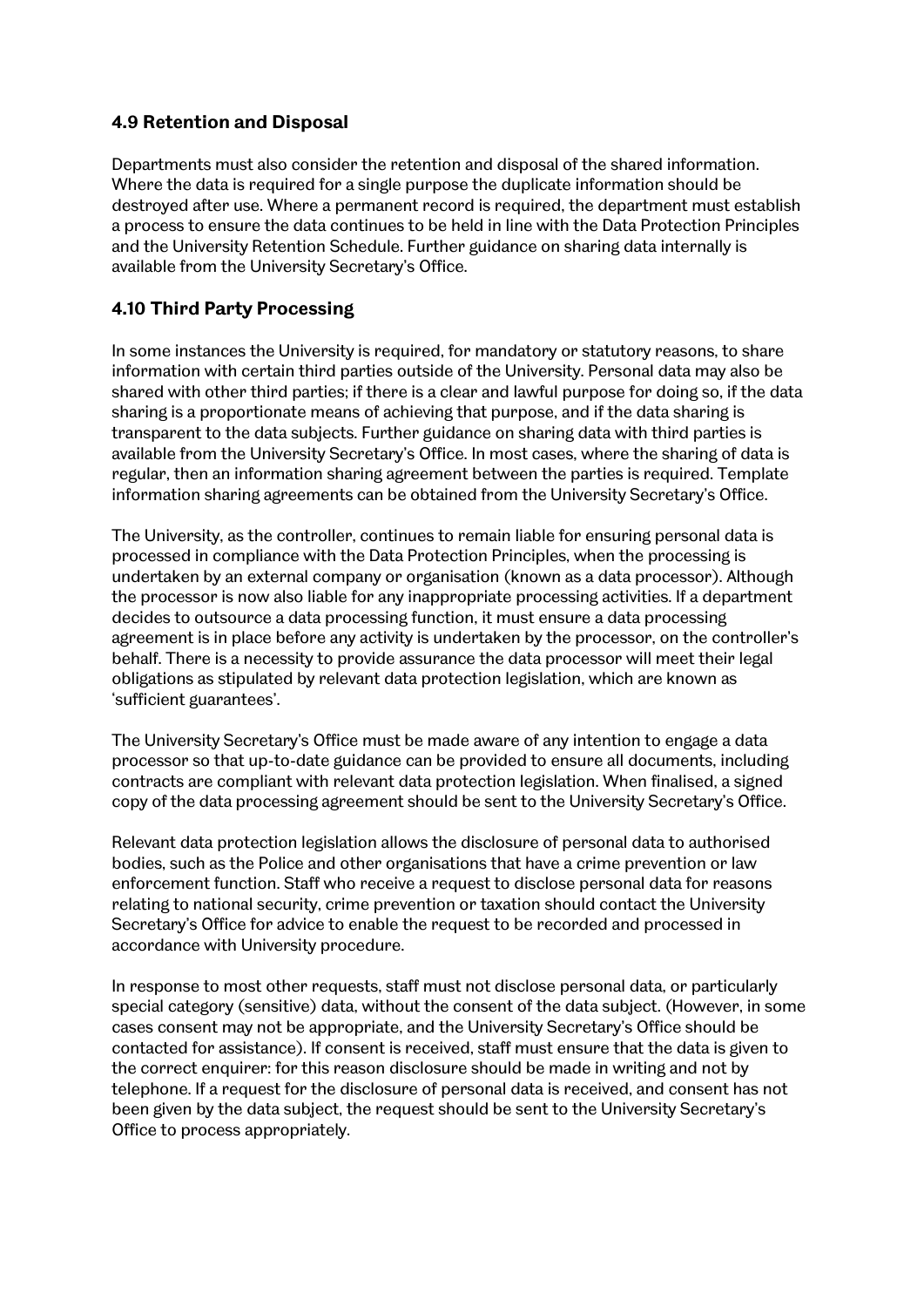If personal details are requested by a data subject or third party that is not provided as part of normal business, the individual requesting the data should be directed to the University Secretary's Office for advice on how to make a Subject Access Request (SAR). The University must respond to SARs within one month of their receipt.

## **4.11 Transferring Personal Data within the University**

Any transfer of personal data must be done securely and in line with the University's Acceptable Use framework.

Email carries a high level of risk and should not be routinely used for sending personal information. Sending personal data via external email should be avoided unless it is: encrypted, with the password provided to the recipient by separate means (such as via telephone); by other encryption techniques; or by the use of a link to shared folders or Google Drive with suitable access control.

While internal email (within the University's email system) is more secure, it is still advisable to consider encrypting attachments which contain data belonging to a large number of data subjects, or sensitive personal data, in order to mitigate the risks associated with emails being sent or forwarded to unintended recipients.

Emails containing personal data should, have an appropriate subject heading, and explain clearly to the recipient; why they are being sent the information, and what they are expected to do with it.

Care should be taken to ensure emails containing personal data are not sent to unintended recipients. It is important emails are correctly addressed and care is taken when using the 'Reply All', forwarding functions, or when copying others in to emails.

Personal email accounts must not be used to send or receive personal data for work purposes.

When sending personal data externally, by paper form, a Royal Mail tracking service or courier service must be used. If personal data is sent via Royal Mail, it is recommended the 'Special Delivery' service is used, particularly if Special Category data is being transferred.

When sending personal data internally in paper form, it should be sealed in an envelope marked 'confidential' and ideally hand-delivered to the recipient.

#### **4.12 Destroying Personal Data**

Departments should adhere to the University's Record Retention Schedule for all data (including personal data) they hold and ensure it is destroyed when no longer required. The retention periods specified within privacy notices should be reflective of the University Records Retention Schedule, which is contained within the University's Records Management Policy. Further guidance about record retention schedules is available from the University Secretary's Office.

On destruction, personal data in paper form must be shredded and/or sealed in the confidential waste bags provided by the University. Personal data in electronic form should be deleted. Portable devices that hold personal data can be destroyed by IT Services if office shredders do not include this capability.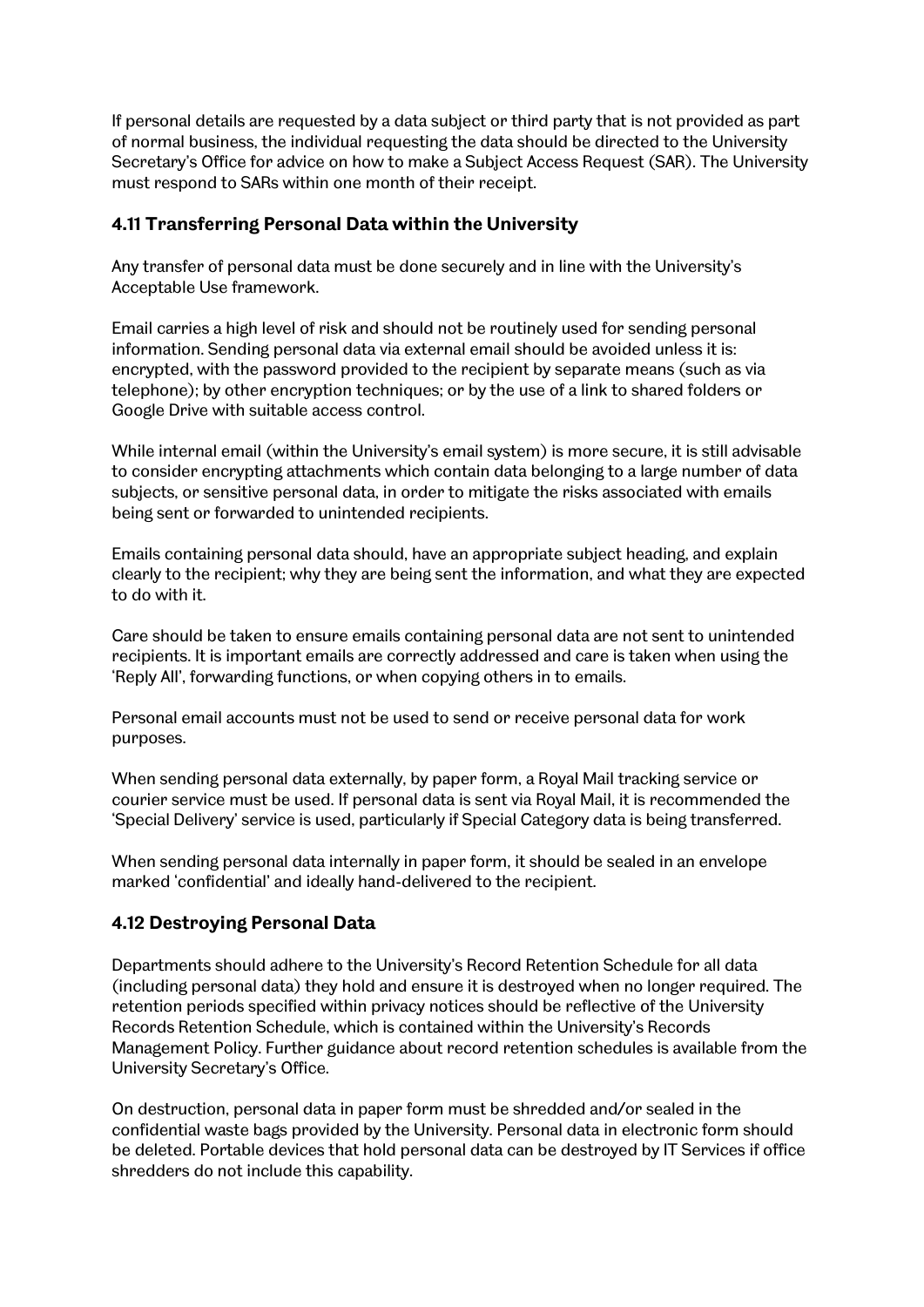For further information on the destruction of hardware please consider 'Guidance for the purchase and disposal of waste, electrical and electronic equipment (WEEE)' .

# **5. Reporting a Data Breach**

It is important the University responds to data breaches quickly and effectively. A breach may arise from; a theft, a deliberate attack on University systems, unauthorised use of personal data, accidental loss, by disclosure (including emails, containing personal data being sent to the wrong recipient), or equipment failure. Data breaches should be reported to the University Secretary's Office and/or IT Services as soon as possible so mitigation techniques can be implemented quickly to limit any potential repercussions.

All initial contact can be made via telephone, to ensure a member of the University Secretary's Office or IT Services can respond as quickly as possible, or email [dataprotection@sheffield.ac.uk. T](mailto:dataprotection@sheffield.ac.uk)he University Secretary's Office has produced guidance (Annex 4) and this should be followed for all data breaches.

# **5.1 Responsibilities**

# **University Secretary's Office (USO)**

It is the responsibility of the USO to process all personal data breaches. Where these involve an IT aspect, they should still be reported to the USO in the first instance, this should be done by using the incident reporting form in Annex 4.

The USO will control or mitigate the breach and where necessary report the incident to the Information Commissioner's Office. The USO will also take the decision whether the affected data subjects should be notified. The USO will work closely with individuals and departments to ensure future breaches are preventable.

# **IT Services**

IT services should be contacted when the technical issue does not involve personal data. Examples include malware detections on user devices, DDos attacks, data breaches that only include corporate sensitive data but no personal data, etc.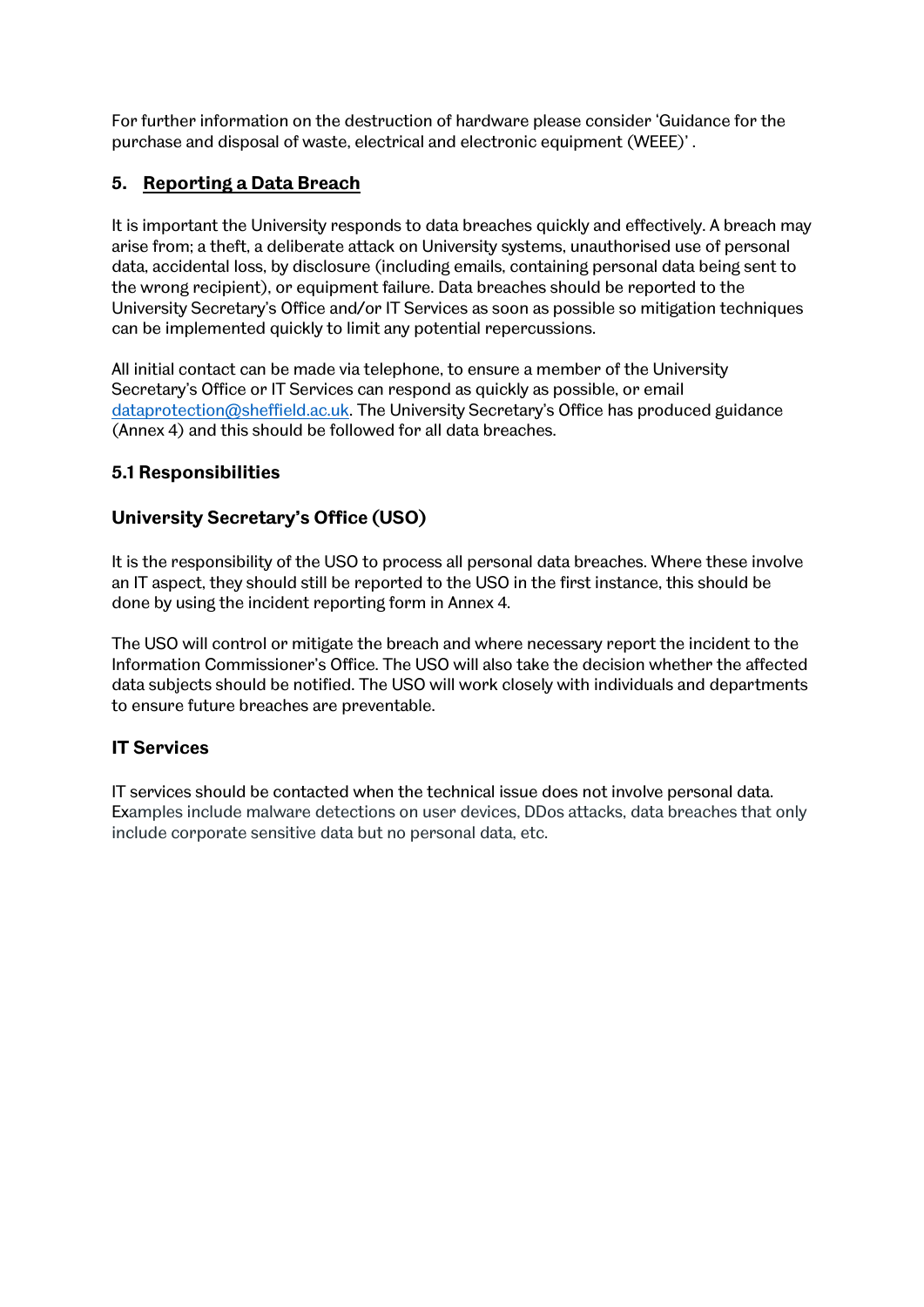# **ANNEX 1 – The Data Protection Principles**

"Personal data" shall be:

• processed lawfully, fairly and in transparent manner in relation to the data subject ('lawfulness, fairness and transparency')

• collected for specified, explicit and legitimate purposes and not further processed in a manner that is incompatible with those purposes; further processing for archiving purposes in the public interest, scientific or historical research purposes or statistical purposes shall, in accordance with Article 89(1), not be considered to be incompatible with the initial purposes ('purpose limitation')

• adequate, relevant and limited to what is necessary in relation to the purposes for which they are processed ('data minimisation')

• accurate and, where necessary, kept up to date; every reasonable step must be taken to ensure that personal data that are inaccurate, having regard to the purposes for which they are processed, are erased or rectified without delay ('accuracy')

• kept in a form which permits identification of data subjects for no longer than is necessary for the purposes for which the personal data are processed; personal data may be stored for longer periods insofar as the personal data will be processed solely for the purposes of archiving purposes in the public interest, scientific or historical research purposes or statistical purposes in accordance with Article 89(1) subject to implementation of the appropriate technical and organisational measures required by this Regulation in order to safeguard the rights and freedoms of the data subject ('storage limitation')

• processed in a manner that ensures appropriate security of the personal data, including protection against unauthorised or unlawful processing and against accidental loss, destruction or damage, using appropriate technical or organisational measures ('integrity and confidentiality')

• the controller shall be responsible for, and be able to demonstrate compliance with, the first principle" ('accountability')"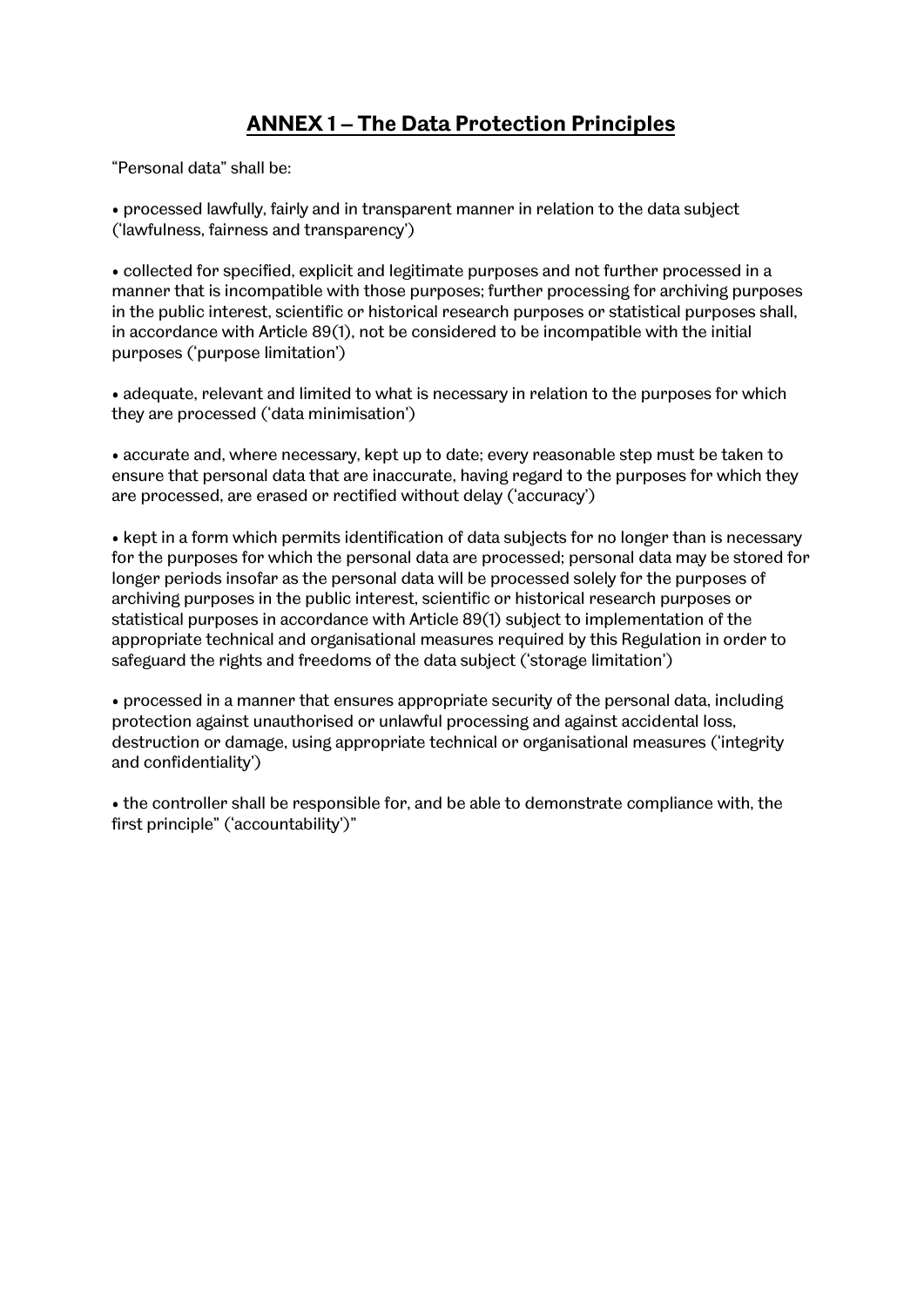# **ANNEX 2 - Clear Desk Policy**

To improve the security and confidentiality of information the University is adopting a clear desk policy for all desks and work stations. The aims of the initiative are outlined below;

- To ensure all information containing personal data (including, but not limited to special category data), and confidential information is properly stored. This includes information in paper format, or on an electronic storage or hardware device.
- To help reduce the risk of unauthorised access, loss of, or damage to information during and outside of working hours (including when desks or workstations are left unattended) Whenever a desk or workstation is left unoccupied for an extended period of time, or at the end of the working day, then the following shall apply:
- 1. All information which is confidential (commercially sensitive or contains personal data) must be removed from the desk/workstation and locked in a drawer or suitable filing cabinet. This should include all paper files and storage devices such as USB drives and CDs.
- 2. All information which is intended for confidential should be handled and destroyed in accordance with the University's guidance on confidential waste.
- 3. Laptops, tablets, and other hardware devices must be removed from desks and workstations and locked in a drawer or filing cabinet.
- 4. Keys for accessing drawers and filing cabinets, should never be left unattended on desks, and should be either locked in key cabinets or an alternative safe location.
- 5. All computers must be locked (Ctrl+Alt+Delete) when left unattended, and should be completely shut down at the end of the work day, or when unattended for long periods of time.
- 6. Printed documents which contain confidential (commercially sensitive or contains personal data) should be printed (using pull printers only) and removed from the printer immediately.
- 7. Filing cabinets containing confidential information (commercially sensitive or contains personal data) should be closed and locked at all times when not in use, or when left unattended.
- 8. Passwords should never be written down, especially not on sticky notes posted on or around a computer.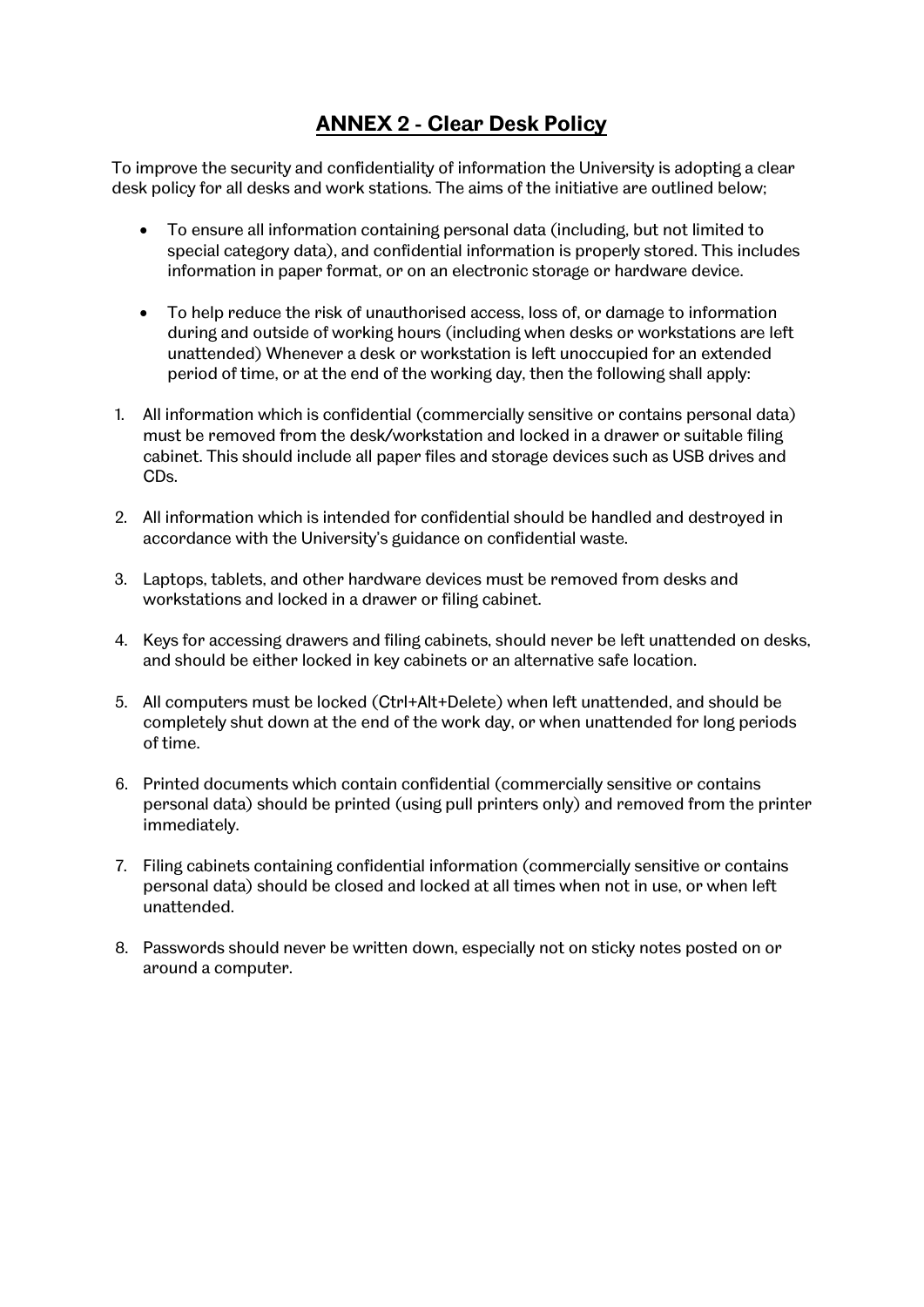# **ANNEX 3 – Data Protection Impact Assessments**

## **Data Protection Impact Assessment screening questions**

- 1. Will the project involve the collection of new (or additional) types of information about individuals
- 2. Will the project compel individuals to provide information about themselves, before they can make use of the service provided
- 3. Will information about individuals be disclosed to organisations or people who have not previously had routine access to the information including third party processors
- 4. Are you using information about individuals for a purpose it is not currently used for, or in a way it is not currently used.
- 5. Does the project involve you using new technology which might be perceived as being privacy intrusive? For example, the use of biometrics
- 6. Will the project result in you making decisions or taking action against individuals in ways which can have a significant impact on them?
- 7. Is information about information about individuals of a kind particularly likely to raise privacy concerns or expectations? For example, health records, criminal records or other information that people would consider to be particularly.
- 8. Will the project require you to contact individuals in ways which they might find intrusive or expected or unexpected? (e.g. by e-mail or telephone)
- 9. Is there any automated decision making, this is where no involvement or final ratification by a human being.

## **Answering yes to any of these questions means a Data Protection Impact Assessment is required.**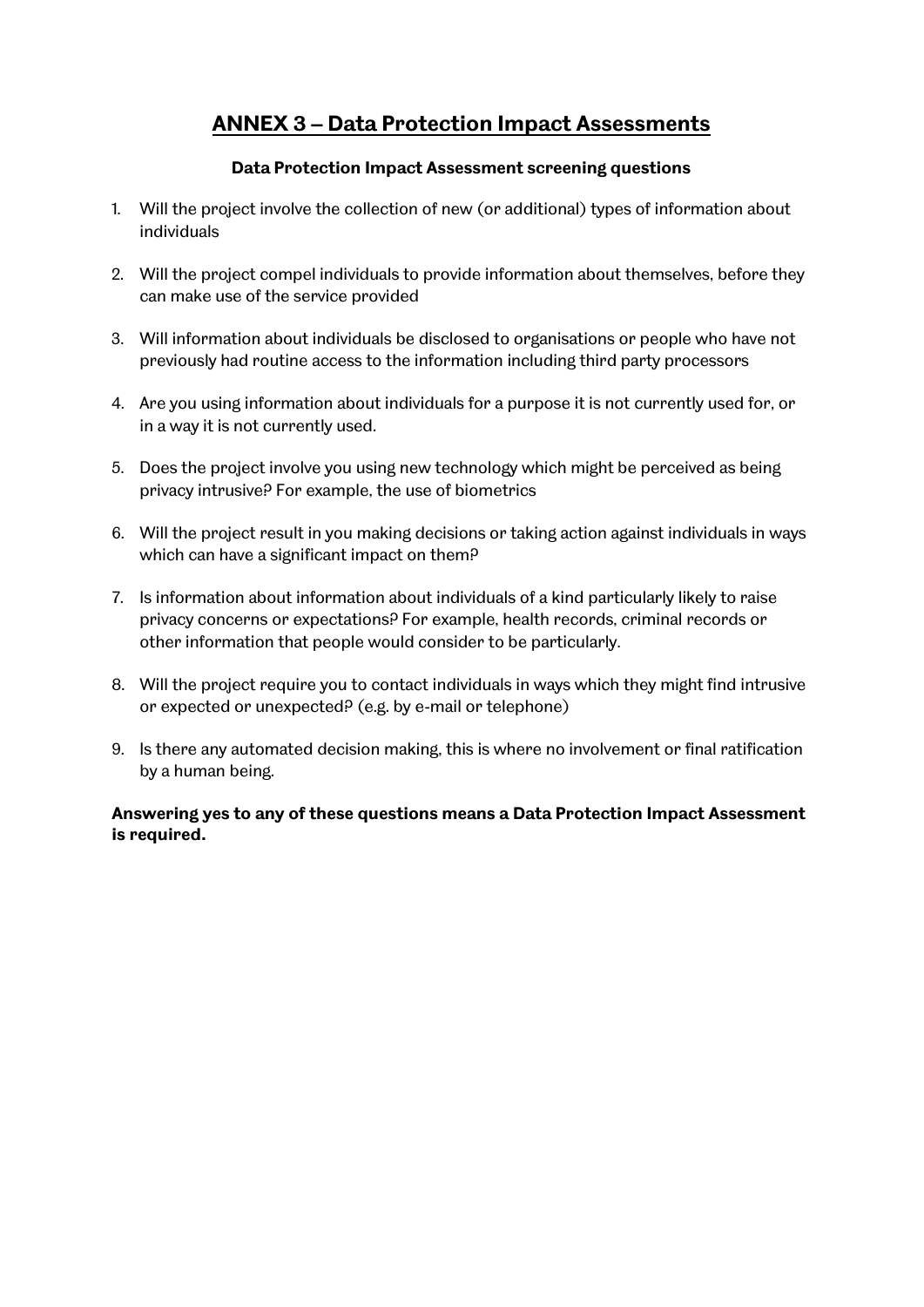# **ANNEX 4 – Data Breaches**

#### **1. Introduction**

Data breaches can occur through human error or malicious intent. As technology trends change and the creation of data and information grows, there are more emerging ways by which data can be breached. This guidance note process for responding to any reported data security breach, to ensure the University act responsibly and protect its information assets as far as possible.

## **2. Aim**

- The aim of this guidance is to describe the University-wide response to any reported data breach incidents, and ensure that they are appropriately logged and managed. This will be achieved by adopting a standardised consistent approach to all reported incidents to ensure that:
- ∙ Incidents are reported in a timely manner and can be properly investigated,
- ∙ Incidents are handled by appropriately authorised and skilled personnel,
- ∙ Appropriate levels of University management are involved in response management,
- ∙ Incidents are recorded and documented,
- ∙ The impact of the incidents are understood and action is taken to prevent further damage,
- ∙ Evidence is gathered, recorded and maintained in a form that will withstand internal and external scrutiny,
- ∙ External bodies or data subjects are informed as required,
- ∙ The incidents are dealt with in a timely manner and normal operations restored,
- ∙ The incidents are reviewed to identify improvements in policies and procedures.

#### **3. Definition**

A data breach is considered to be "any loss of, or unauthorised access to, University data". Examples of data breaches may include:

- ∙ Loss or theft of data or equipment on which data is stored
- ∙ Unauthorised access to confidential or highly confidential University data
- ∙ Equipment failure
- ∙ Human error
- ∙ Unforeseen circumstances such as a fire or flood
- ∙ Hacking attack
- ∙ 'Blagging' offences where information is obtained by deceit
- For the purposes of this guidance data breaches include both confirmed and suspected incidents that involve personal data. Personal data is defined as any data that can identify an individual.

#### **4. Scope**

This University guidance applies to all University information, regardless of format, and is applicable to all staff, students, visitors, contractors and data processors acting on behalf of the University. It is to be read in conjunction with the University's Information Security Policy and Data Protection Policy.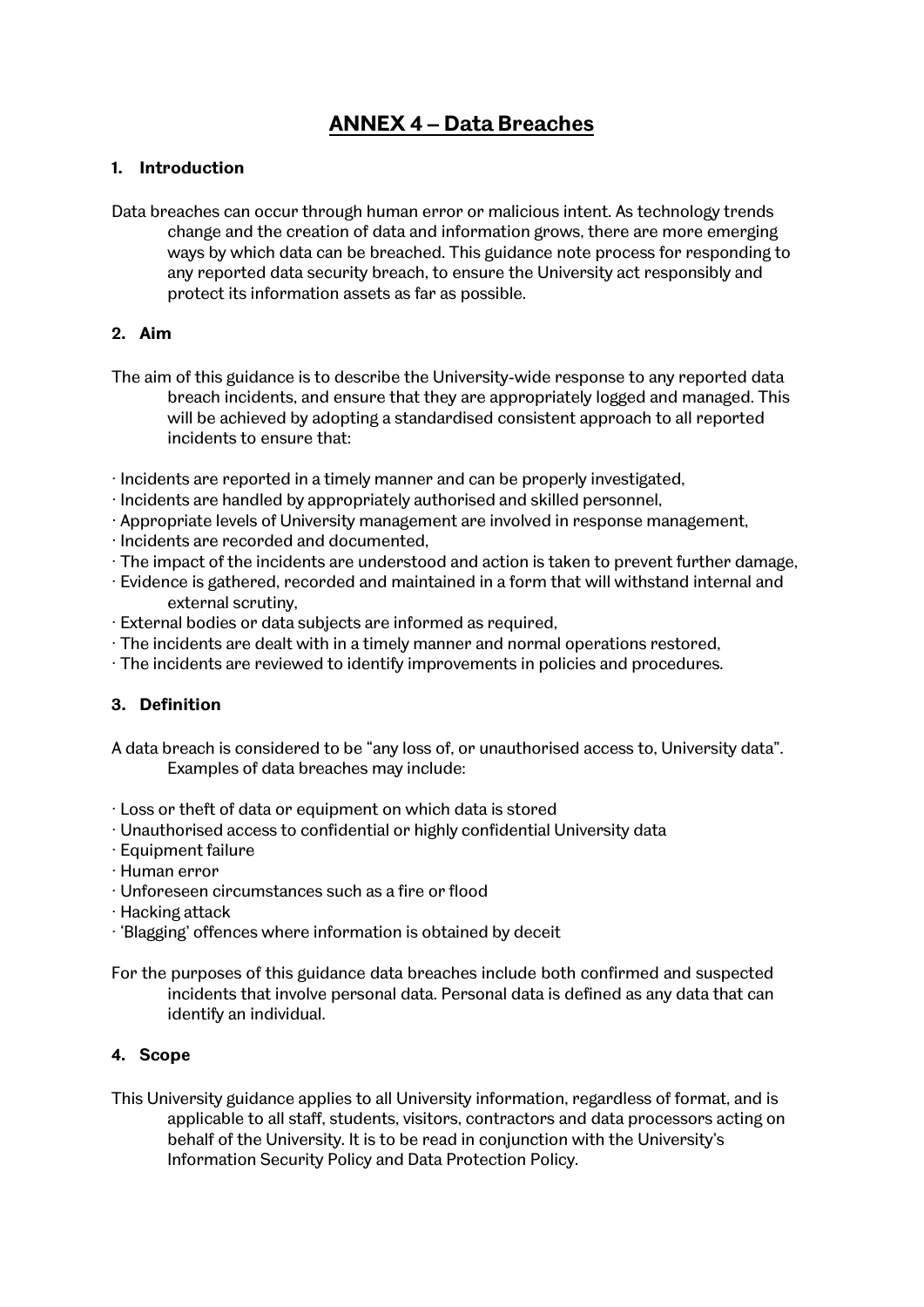#### **5. Responsibilities**

- **5.1 Information users**: All information users are responsible for reporting actual, suspected, threatened or potential information security incidents and for assisting with investigations as required, particularly if urgent action must be taken to prevent further damage.
- **5.2 Heads of /Department:** Heads of Departments are responsible for ensuring that staff in their area act in compliance with this policy and assist with investigations as required.
- **5.3 Contact Details:** The University Secretary's Office (USO), who will be investigating breaches and suspected breaches, can be contacted via [dataprotection@sheffield.ac.uk](mailto:dataprotection@sheffield.ac.uk)

#### **6. Data Classification**

- Data breaches will vary in impact and risk depending on the content and the quantity of the data involved, therefore it is important that the University is able to quickly identify the classification of the data and respond to all reported incidents in a timely and thorough manner.
- 6.1 **Public Data**: Information intended for public use, or information which can be made public without any negative impact for the University.
- **6.2 Internal Data:** Information regarding the day-to-day business and academic operations of the University. Primarily for staff and student use, though some information may be useful to third parties who work with the University.
- **6.3 Restricted Data**: Information of a more sensitive nature for the business and academic operations of the University, representing the basic intellectual capital and knowledge. Access should be limited to only those people that need to know as part of their role within the University.
- **6.4 Highly Restricted Data**: Information that, if released, will cause significant damage to the University's business activities or reputation, or would lead to breach of the Data Protection Act. Access to this information should be highly restricted.

#### **7. Data Security Breach Reporting**

- Confirmed or suspected data security breaches should be reported promptly to the University Secretary's Office (USO), email: [dataprotection@sheffield.ac.uk](mailto:dataprotection@sheffield.ac.uk) the report should include full and accurate details of the incident including who is reporting the incident and what classification of data is involved. Where possible the incident report form should be completed as part of the reporting process. See Appendix 1. Once a data breach has been reported an initial assessment will be made to establish the
- severity of the breach.
- All data security breaches will be centrally logged by the USO to ensure appropriate oversight in the types and frequency of confirmed incidents for management and reporting purposes.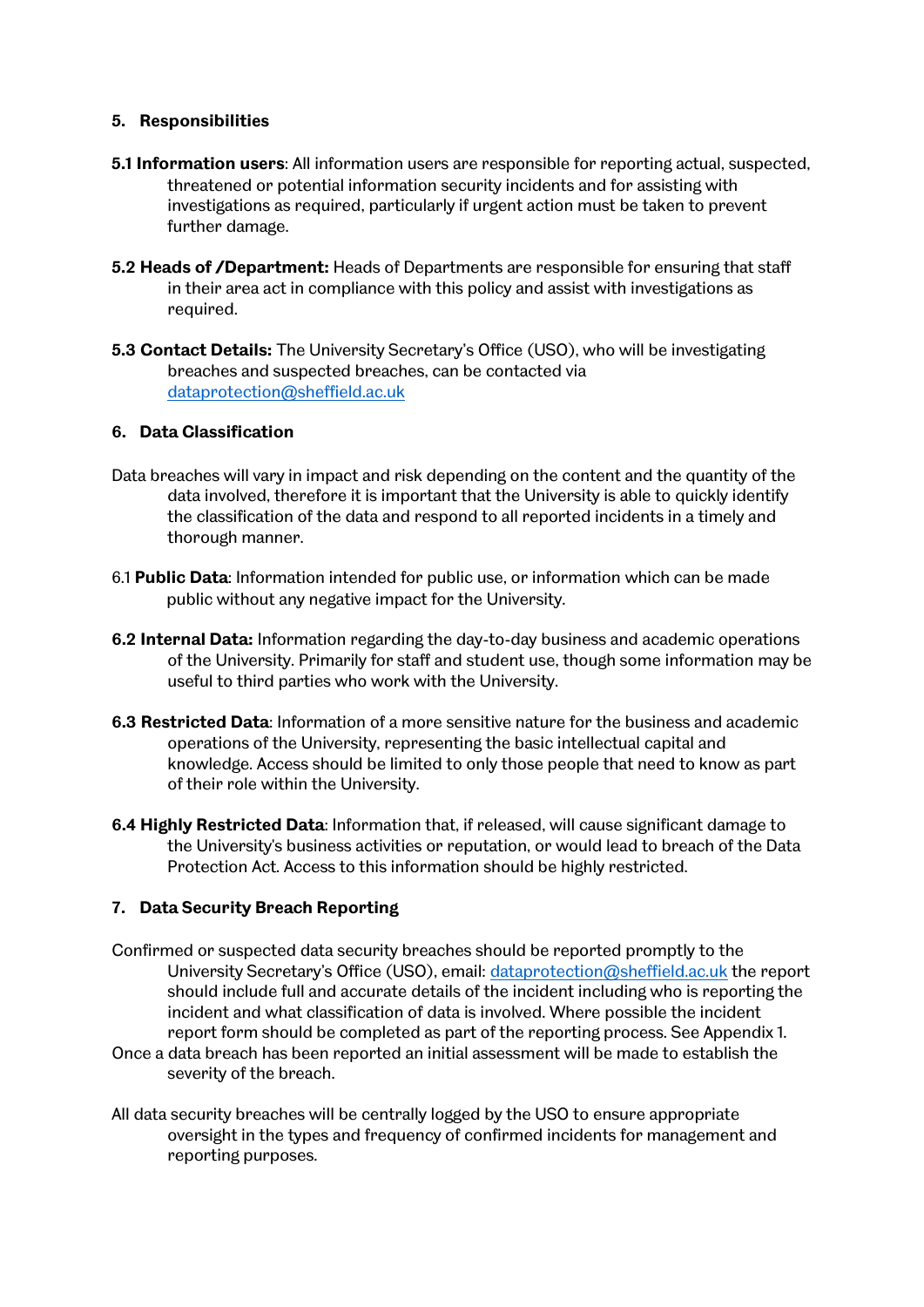#### **8. Data Breach Management Plan**

The management response to any reported data security breach will involve the following

- four elements. See Appendix 2 for Investigation pro-forma.
- A. Containment and Recovery
- B. Assessment of Risks
- C. Consideration of Further Notification
- D. Evaluation and Response

# **9. Authority**

Staff, students, contractors, consultants, visitors and guests who act in breach of this policy, or who do not act to implement it, may be subject to disciplinary procedures or other appropriate sanctions.

# **10. Review**

The USO will monitor the effectiveness of this guidance and carry out regular reviews of all reported breaches.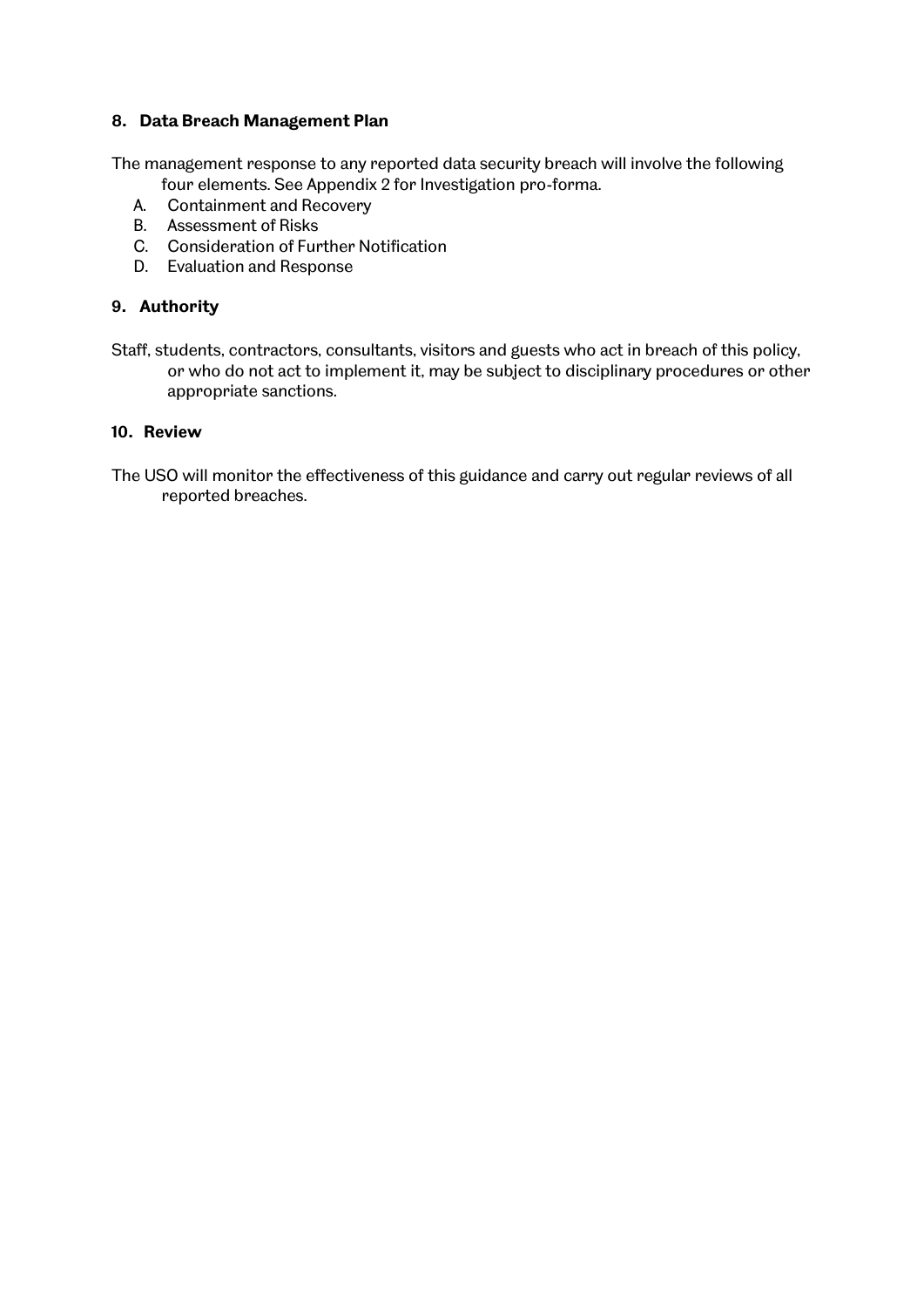# **Incident Reporting Form**

Please act promptly to report any data breaches (or potential data breaches/near miss). If you discover a data breach or near miss please notify your head of department and complete and return the form below t[o dataprotection@sheffield.ac.uk.](mailto:dataprotection@sheffield.ac.uk)

| <b>Description of breach:</b>                               |  |  |
|-------------------------------------------------------------|--|--|
|                                                             |  |  |
|                                                             |  |  |
|                                                             |  |  |
|                                                             |  |  |
|                                                             |  |  |
|                                                             |  |  |
|                                                             |  |  |
| Time data breach was identified and by whom:                |  |  |
|                                                             |  |  |
| Date(s) when incident occurred:                             |  |  |
| Who is reporting the breach?                                |  |  |
| Name/post/department:                                       |  |  |
| <b>Email address:</b>                                       |  |  |
| <b>Classification of data breached (in accordance</b>       |  |  |
| with the universities breach policy):                       |  |  |
| <b>Public data</b><br>i.,                                   |  |  |
| ii. Internal data                                           |  |  |
| iii. Restricted Data                                        |  |  |
| iv. Confidential Data                                       |  |  |
| Volume of data involved (number of people                   |  |  |
| effected):                                                  |  |  |
| Is the breach contained or ongoing?                         |  |  |
|                                                             |  |  |
| What actions are being/have been taken to recover the data? |  |  |
|                                                             |  |  |
|                                                             |  |  |
|                                                             |  |  |
|                                                             |  |  |
|                                                             |  |  |
| Any other relevant information:                             |  |  |
|                                                             |  |  |
|                                                             |  |  |
|                                                             |  |  |
|                                                             |  |  |
|                                                             |  |  |
|                                                             |  |  |

**Please email this completed form to [dataprotection@sheffield.ac.uk.](mailto:dataprotection@sheffield.ac.uk)**